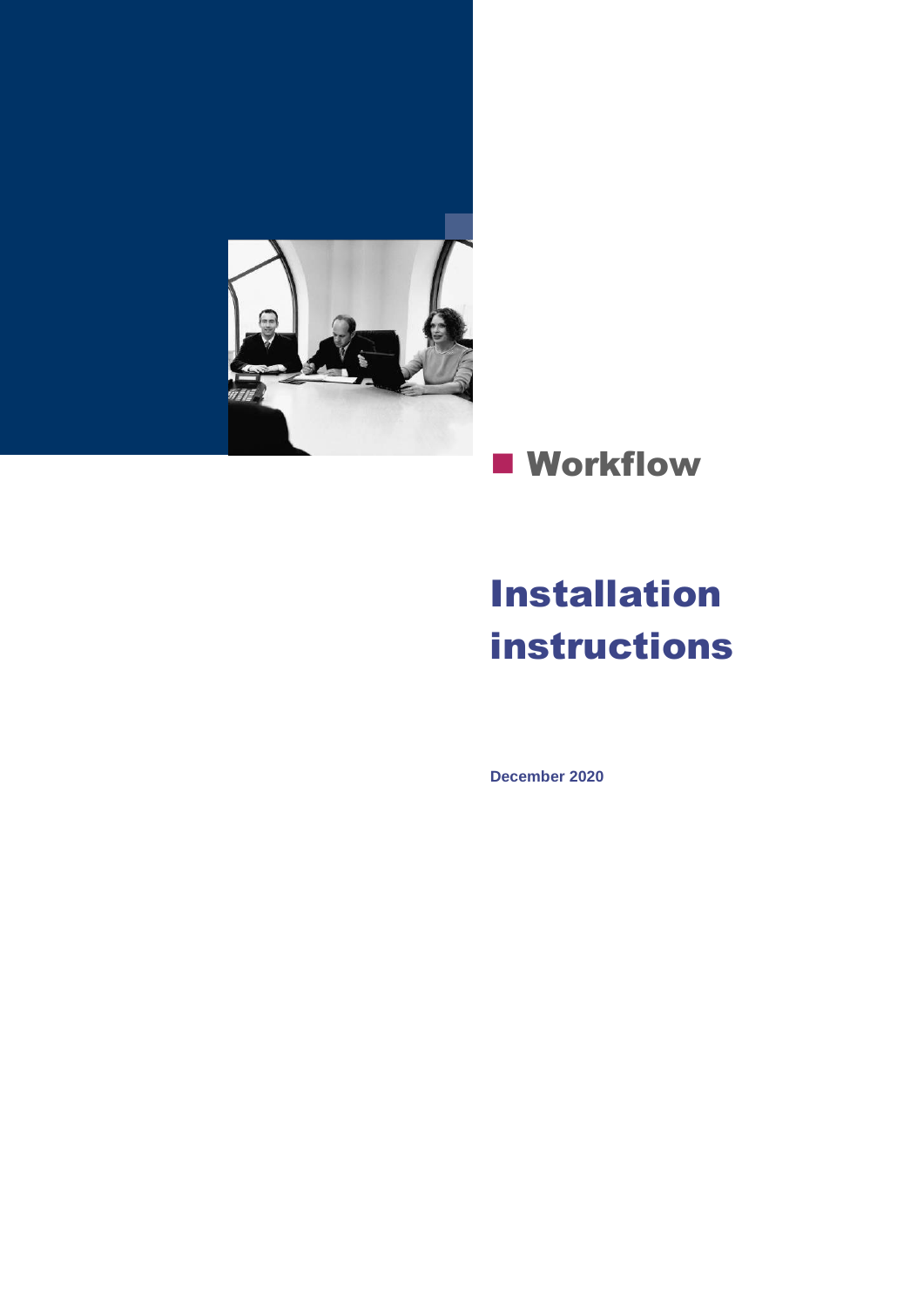



### **Table of contents**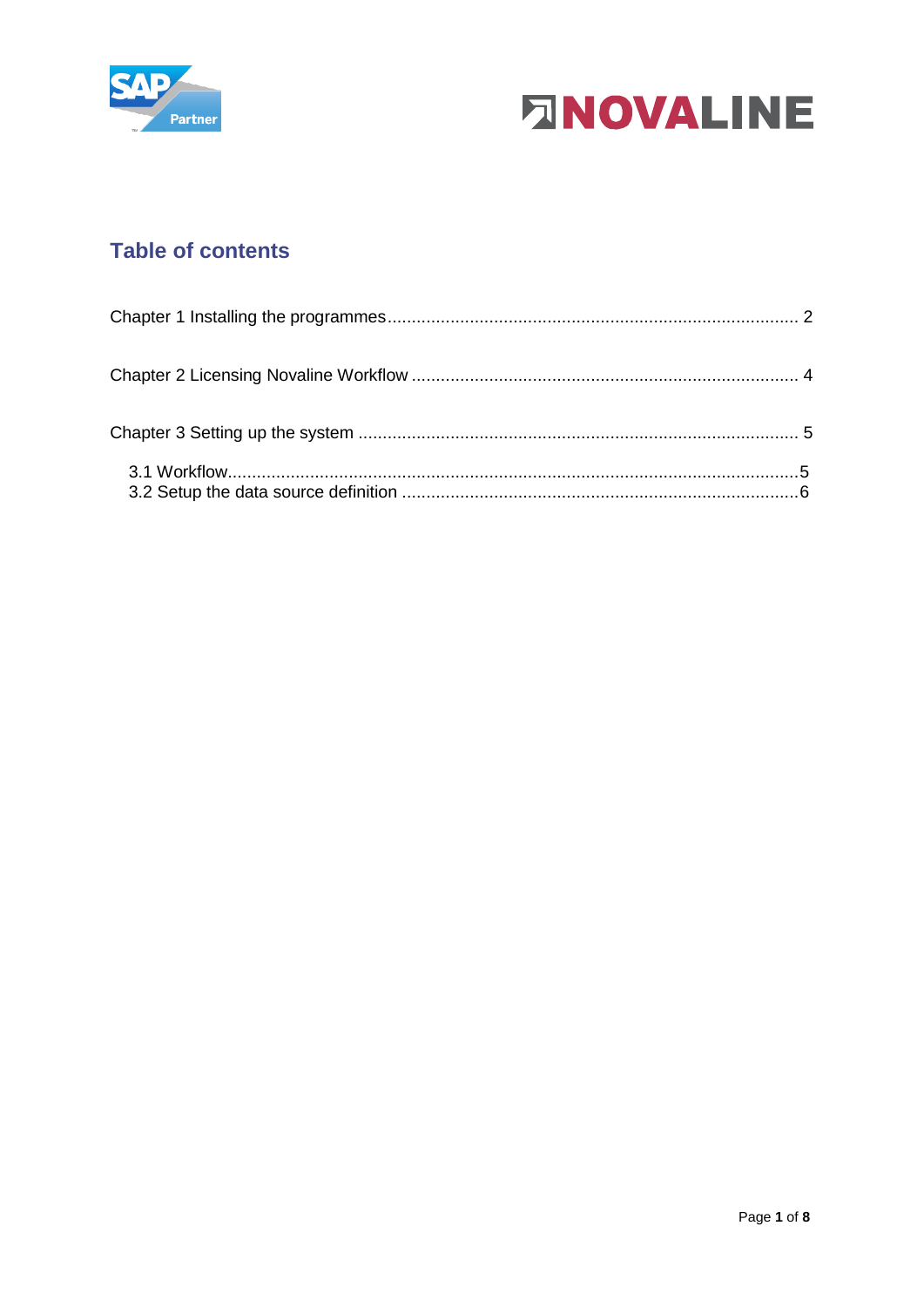



#### <span id="page-2-0"></span>**Chapter 1 Installing the programmes**

- 1. Insert the installation CD into your CD-ROM drive. After inserting the programme CD, the start screen is displayed. If the installation dialogue does not open, start it via the file "Start.exe" from your CD directory.
- *2.* The installation of Novaline Workflow requires the use of a Microsoft SQL server.

More information on installing the SQL server can be found on the programme CD under the menu item "MS SQL server" or online on our website: www.novaline.de / Info-Downloads / MS SQL-Server

Direct link:<https://www.novaline.de/info-downloads-ms-sql-server.mtml>

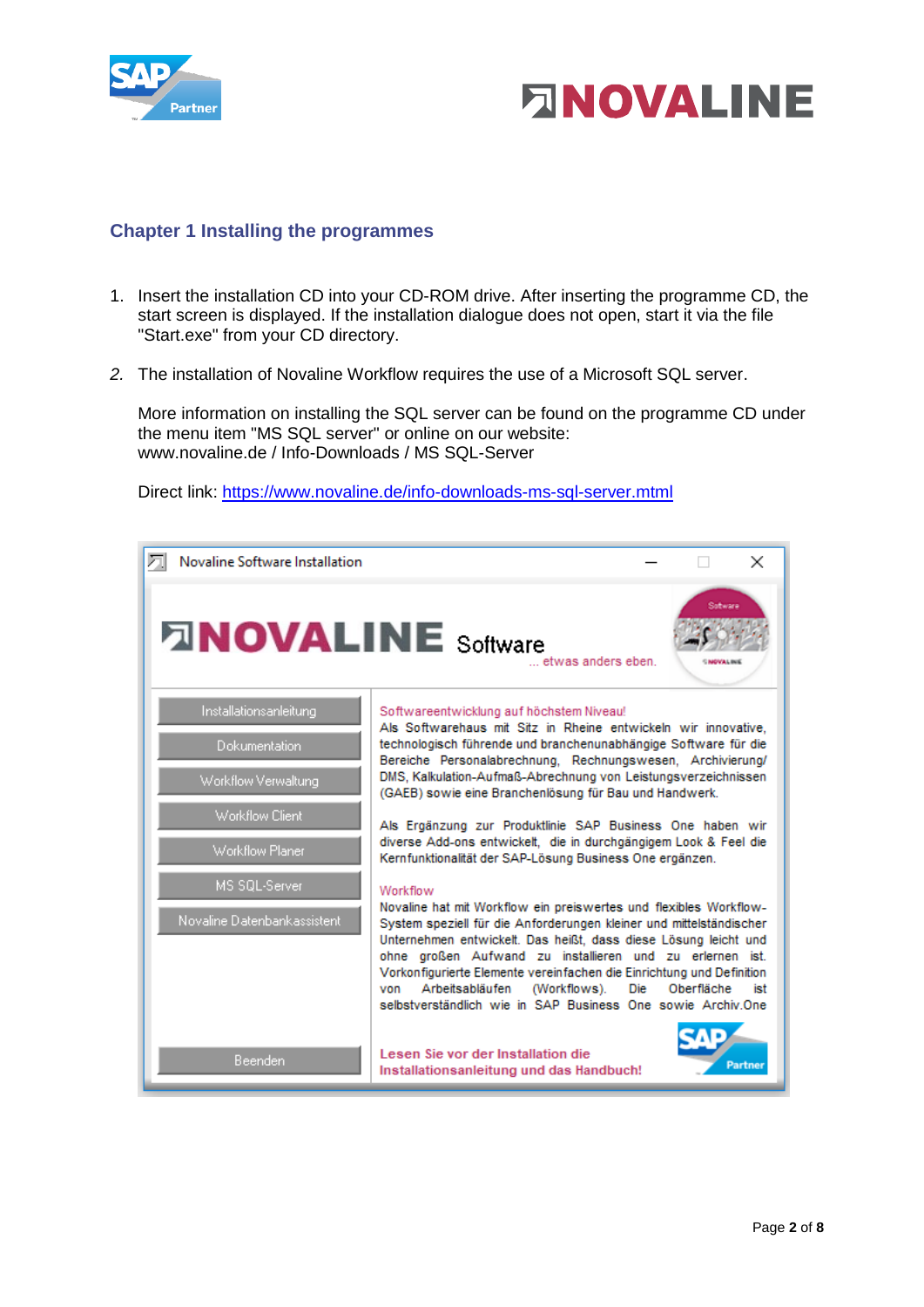



3. If the SQL Server is running, select the menu item "Workflow Verwaltung" for installation and follow the on-screen instructions.



4. The Workflow Client and Workflow Planner are installed automatically.

Start the "Workflow Verwaltung".

After the first start of the programme, the connection to the workflow database must be set.

The dialogue "Data link properties" appears.

Enter the name of the SQL server and the information for logging on to the server here.

Enter the user name "sa" and the password you have stored.

The proposed database "nl\_workflow must be selected.

Save the entries with "OK".

| $\overline{\mathbf{x}}$<br>Datenverknüpfungseigenschaften                                                                                                          |  |  |  |  |  |
|--------------------------------------------------------------------------------------------------------------------------------------------------------------------|--|--|--|--|--|
| Provider Verbindung Erweitert<br>Alle                                                                                                                              |  |  |  |  |  |
| Geben Sie folgende Angaben an, um zu SQL Server-Daten zu verbinden:<br>1. Geben Sie einen Servemamen ein, oder wählen Sie einen aus:<br>Aktualisieren<br>(local)   |  |  |  |  |  |
| 2. Geben Sie Informationen zur Anmeldung beim Server ein:<br>ntegrierte Sicherheit von Windows NT verwenden<br>• Spezifischen Benutzemamen und Kennwort verwenden: |  |  |  |  |  |
| Benutzemame: sa<br>Kennwort:<br>                                                                                                                                   |  |  |  |  |  |
| Kein Kennwort V Speichem des Kennworts zulassen<br>3. Wählen Sie die Datenbank auf dem Server aus:                                                                 |  |  |  |  |  |
| nl workflow                                                                                                                                                        |  |  |  |  |  |
| Datenbankdatei als Datenbanknamen anfügen:<br>nl workflow                                                                                                          |  |  |  |  |  |
| Folgenden Dateinamen verwenden:                                                                                                                                    |  |  |  |  |  |
| Verbindung testen                                                                                                                                                  |  |  |  |  |  |
| OK<br>Abbrechen<br><b>Hilfe</b>                                                                                                                                    |  |  |  |  |  |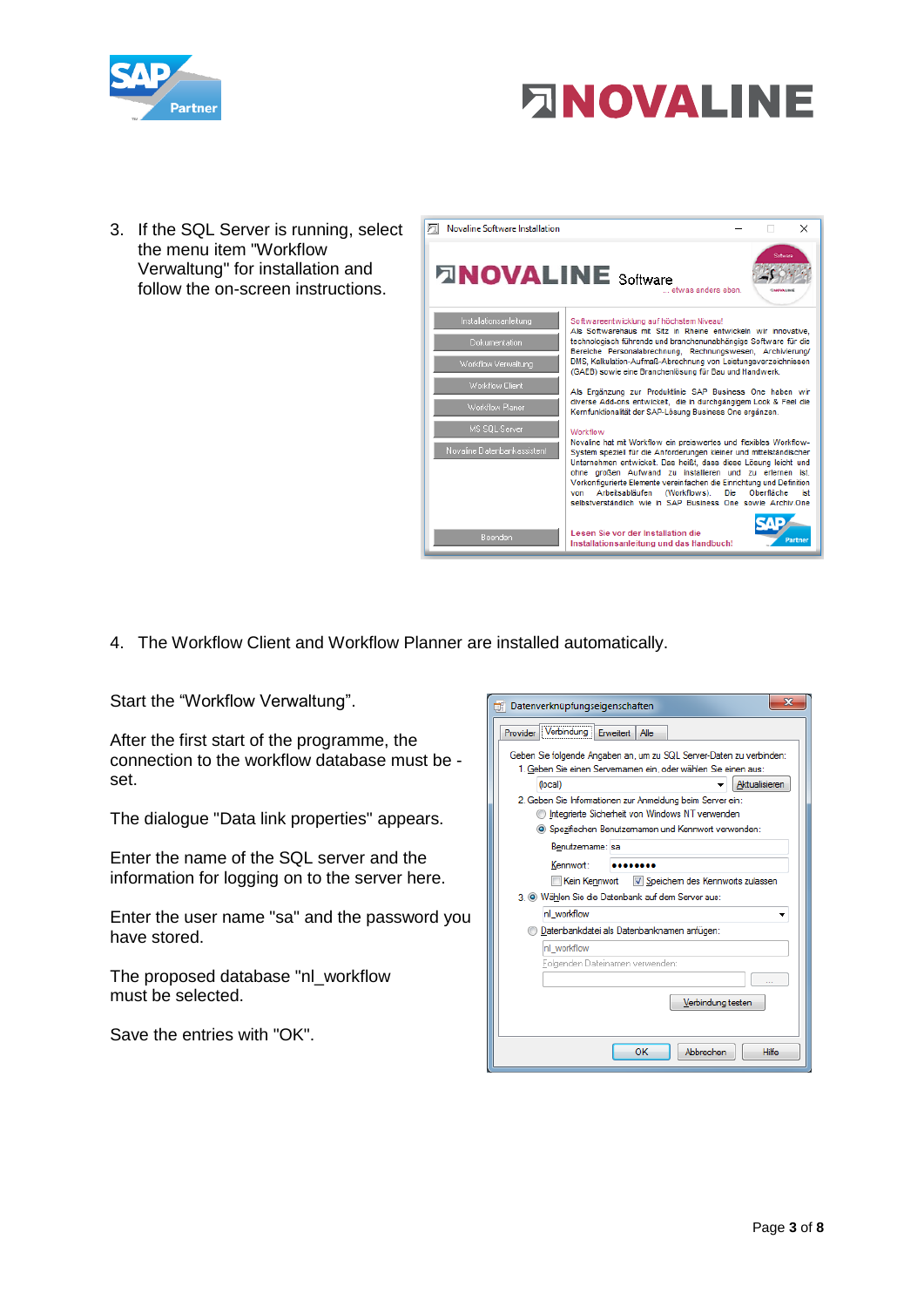



#### <span id="page-4-0"></span>**Chapter 2 Licensing Novaline Workflow**

Start the *"Workflow Verwaltung"* of the programme group *Novaline Software, Novaline Workflow; Workflow Verwaltung.* 

When you start the Novaline Workflow, a message appears stating that the database is not up to date. Confirm the message with *OK.*



Then confirm the login dialogue with the username *Administrator*. The password remains blank.

Licensing is only required for the initial installation!

In the *DEMO license (Workflow)* dialogue confirm the *License requirement* button*.*

In the following dialogue *License requirement (Workflow)* select the button *Open license file* and read in your valid licence key.



If you do not have a valid license key, please request one from Novaline Informationstechnologie GmbH by telephone on +49 (0)5971 868-0 or via mail at [vertrieb@novaline.de.](mailto:vertrieb@novaline.de)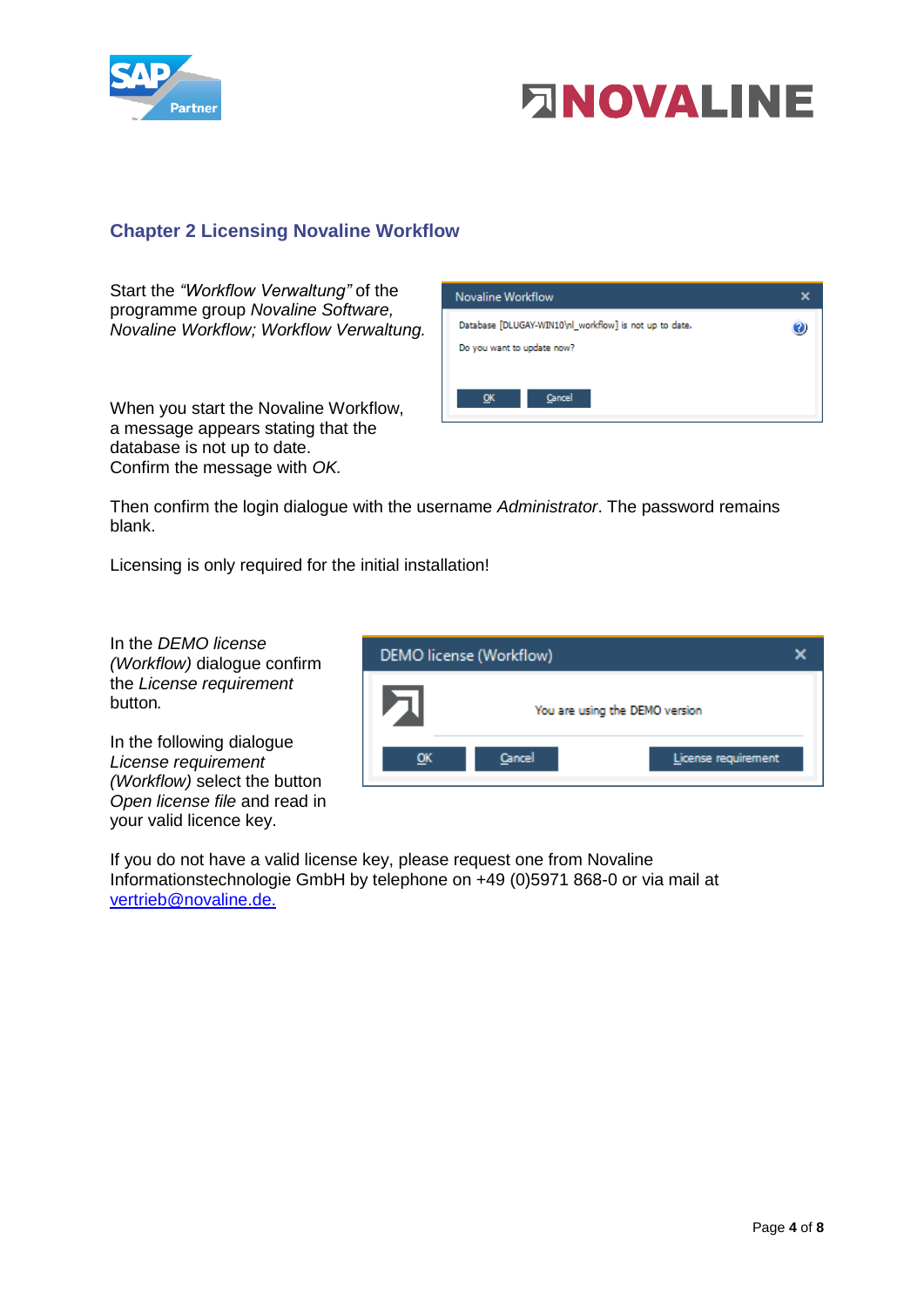



#### <span id="page-5-0"></span>**Chapter 3 Setting up the system**

#### <span id="page-5-1"></span>**3.1 Workflow**

Setting up the system is only necessary during the initial installation!

Start the "Workflow Verwaltung". Before you can use the programme, the archiving connection must be established.

Switch from the main menu to the *Common Settings.*



Make the following entries in the dialogue:

Enter the server name in the first field *Server. Enter the* SQL server user data in the "User Name" and "Password" fields. Finally enter the database of the archive.

|                                                                                        | Workflow Designer | User Notification (E-mail) |                    |  |  |
|----------------------------------------------------------------------------------------|-------------------|----------------------------|--------------------|--|--|
| Escalation Notification (E-mail)<br>Automatic Login                                    |                   | Update                     | Document Detection |  |  |
|                                                                                        |                   | Archiving Connection       | General            |  |  |
| Server                                                                                 |                   | DLUGAY-WIN10               |                    |  |  |
| Use Windows NT Integrated security<br>· Use explicit database credentials<br>User Name | sa                |                            |                    |  |  |
|                                                                                        |                   |                            |                    |  |  |
|                                                                                        |                   |                            |                    |  |  |
| Password<br><b>Database</b>                                                            | nl archiving      |                            |                    |  |  |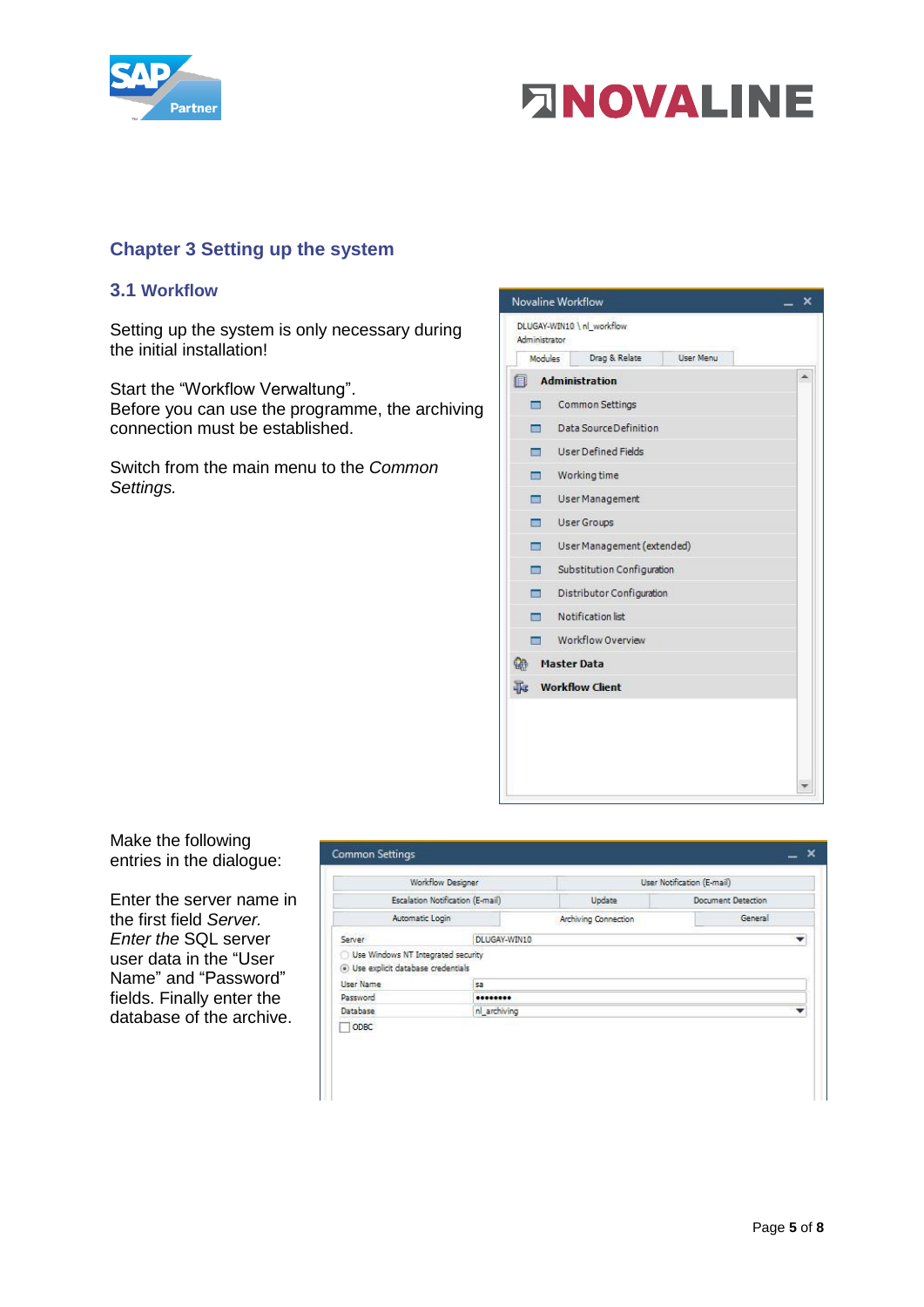



#### <span id="page-6-0"></span>**3.2 Setup the data source definition**

To set up the data source definition, please go to "Administration" and "Data Source Definition".

| Modules                  |                        | Drag & Relate              | User Menu |  |  |
|--------------------------|------------------------|----------------------------|-----------|--|--|
|                          |                        |                            |           |  |  |
| 阊                        |                        | Administration             |           |  |  |
| <b>RES</b>               |                        | Common Settings            |           |  |  |
|                          | Data Source Definition |                            |           |  |  |
|                          |                        | User Defined Fields        |           |  |  |
| $\blacksquare$           |                        | Working time               |           |  |  |
| <b>The Contract</b>      |                        | User Management            |           |  |  |
| <b>Fill</b>              |                        | User Groups                |           |  |  |
| $\overline{\phantom{a}}$ |                        | User Management (extended) |           |  |  |
| <b>SER</b>               |                        | Substitution Configuration |           |  |  |
| $\blacksquare$           |                        | Distributor Configuration  |           |  |  |
| ÷                        |                        | Notification list          |           |  |  |
|                          |                        | Workflow Overview          |           |  |  |
| ِ ∰                      | <b>Master Data</b>     |                            |           |  |  |
|                          |                        | <b>The Workflow Client</b> |           |  |  |
|                          |                        |                            |           |  |  |
|                          |                        |                            |           |  |  |
|                          |                        |                            |           |  |  |

As an example, the Novaline archive addresses have been created here.

| Application          |                        | Novaline Address Archive |                          |                                          |
|----------------------|------------------------|--------------------------|--------------------------|------------------------------------------|
|                      | Connection Type        | OleDB                    | ٠                        |                                          |
| UDL File             |                        | nl_archiving             | ⊜                        |                                          |
| Data Category        |                        | Address                  | $\overline{\phantom{a}}$ |                                          |
| <b>SQL</b> Statement |                        | Novaline archive address | ٠                        |                                          |
|                      |                        |                          |                          |                                          |
|                      |                        |                          |                          |                                          |
|                      |                        | $\epsilon$               |                          | $\overline{\mathbf{v}}$<br>$\rightarrow$ |
|                      |                        | Winnerstoners' A         |                          |                                          |
| #                    | Application            | Connection               | <b>UDL File</b>          | Data (                                   |
| 1                    | NovalineAddressArchive | OleDB                    | nl_archiving             | <b>Addres</b>                            |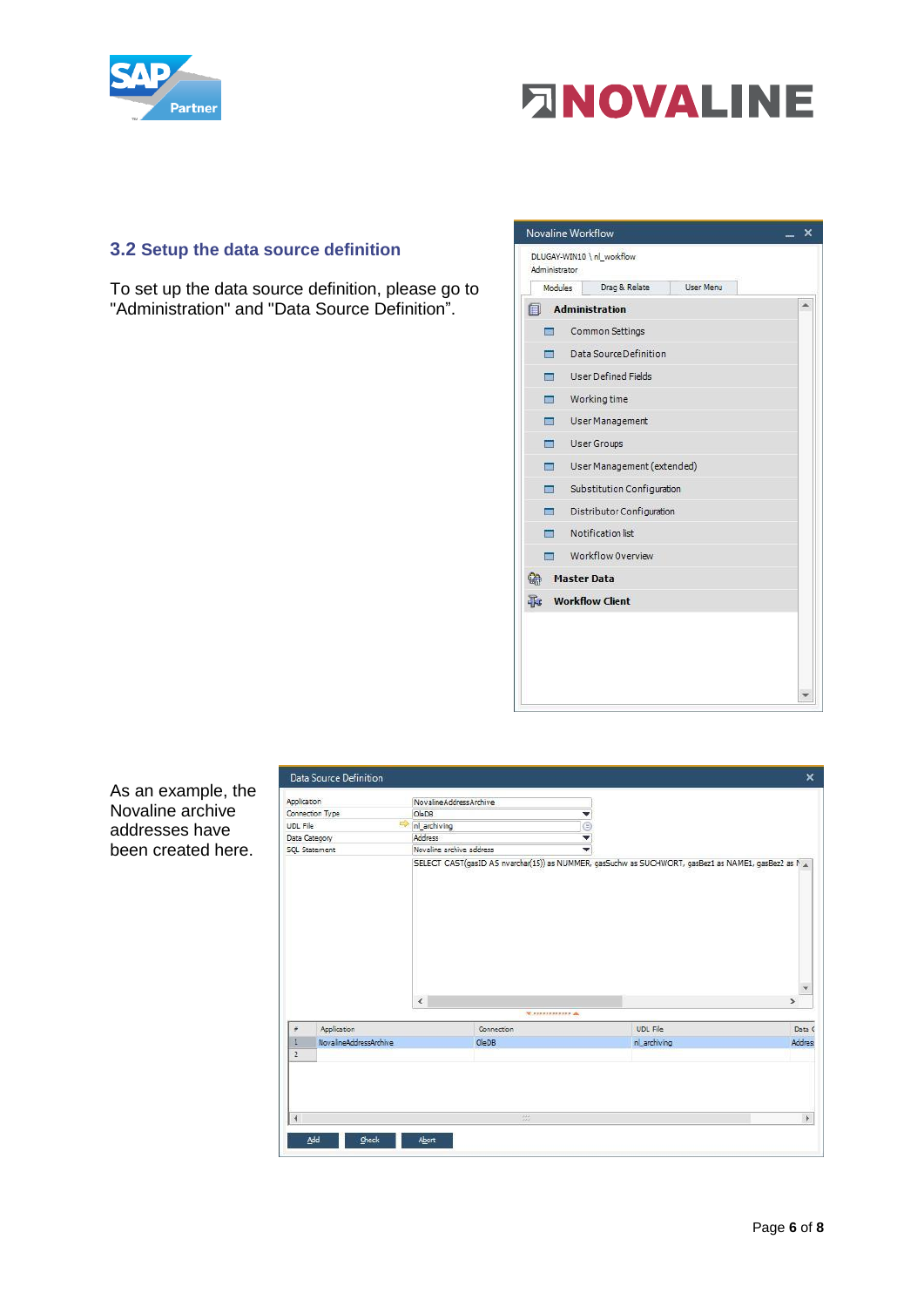



#### **UDL File field:**

Enter the address in the "Application" field and copy the entered one. Paste the previously value with

CTRL + V into the "UDL File" field again.

Application NovalineAddressArchive Connection Type  $O$ le $DB$ Novaline Address Archi UDL File e

Datenverknüpfungseigenschaften

 $\mathbf{x}$ 

Click on the button  $\Rightarrow$  to establish the connection to your database.

The data link properties open. Switch to the *Provider* tab. Select the entry *Microsoft OLE* DB Provider *for SQL Server* as the *OLE DB Provider* and then click *Next.* 

 $W$ eiter >>

| Provider<br>Verbindung Erweitert<br>Alle                                                                                                                                                                                                                                                                                                                                                                                                                                                                                                                                                            |
|-----------------------------------------------------------------------------------------------------------------------------------------------------------------------------------------------------------------------------------------------------------------------------------------------------------------------------------------------------------------------------------------------------------------------------------------------------------------------------------------------------------------------------------------------------------------------------------------------------|
| Wählen Sie die Daten aus, zu denen Sie eine Verbindung<br>herstellen möchten:                                                                                                                                                                                                                                                                                                                                                                                                                                                                                                                       |
| OLE DB-Provider                                                                                                                                                                                                                                                                                                                                                                                                                                                                                                                                                                                     |
| Microsoft Jet 3.51 OLE DB Provider<br>Microsoft Jet 4.0 OLE DB Provider<br>Microsoft Office 12.0 Access Database Engine OLE DB Provider<br>Microsoft OLE DB Provider for Analysis Services 10.0<br>Ξ<br>Microsoft OLE DB Provider For Data Mining Services<br>Microsoft OLE DB Provider for Indexing Service<br>Microsoft OLE DB Provider for ODBC Drivers<br>Microsoft OLE DB Provider for OLAP Services 8.0<br>Microsoft OLE DB Provider for Oracle<br>Microsoft OLE DB Provider for Search<br>Microsoft OLE DB Provider for SQL Server<br>Microsoft OLE DB Simple Provider<br><b>MSDataShape</b> |
| Weiter >>                                                                                                                                                                                                                                                                                                                                                                                                                                                                                                                                                                                           |
| OК<br>Abbrechen<br>Hilfe                                                                                                                                                                                                                                                                                                                                                                                                                                                                                                                                                                            |
|                                                                                                                                                                                                                                                                                                                                                                                                                                                                                                                                                                                                     |
| x<br>Datenverknüpfungseigenschaften                                                                                                                                                                                                                                                                                                                                                                                                                                                                                                                                                                 |
| Verbindung<br>Provider<br>Alle<br>Erweitert                                                                                                                                                                                                                                                                                                                                                                                                                                                                                                                                                         |
| Geben Sie folgende Angaben an, um zu SQL Server-Daten zu verbinden:<br>1. Geben Sie einen Servemamen ein, oder wählen Sie einen aus:<br><b>Aktualisieren</b><br>(local)<br>2. Geben Sie Informationen zur Anmeldung beim Server ein:<br><b>b</b> Integrierte Sicherheit von Windows NT verwenden<br>Spezifischen Benutzemamen und Kennwort verwenden:                                                                                                                                                                                                                                               |
| Benutzemame: sa                                                                                                                                                                                                                                                                                                                                                                                                                                                                                                                                                                                     |
| Kennwort:<br>                                                                                                                                                                                                                                                                                                                                                                                                                                                                                                                                                                                       |
| Kein Kennwort<br>Speichem des Kennworts zulassen<br>3. Wählen Sie die Datenbank auf dem Server aus:                                                                                                                                                                                                                                                                                                                                                                                                                                                                                                 |
| nl_archiving                                                                                                                                                                                                                                                                                                                                                                                                                                                                                                                                                                                        |
| <b>Datenbankdatei als Datenbanknamen anfügen:</b>                                                                                                                                                                                                                                                                                                                                                                                                                                                                                                                                                   |
| nl_archiving                                                                                                                                                                                                                                                                                                                                                                                                                                                                                                                                                                                        |
| Folgenden Dateinamen verwenden:<br>Verbindung testen                                                                                                                                                                                                                                                                                                                                                                                                                                                                                                                                                |

On the *Connection* tab select your server, enter your user name and then select the database.

Complete your entries with *OK.*